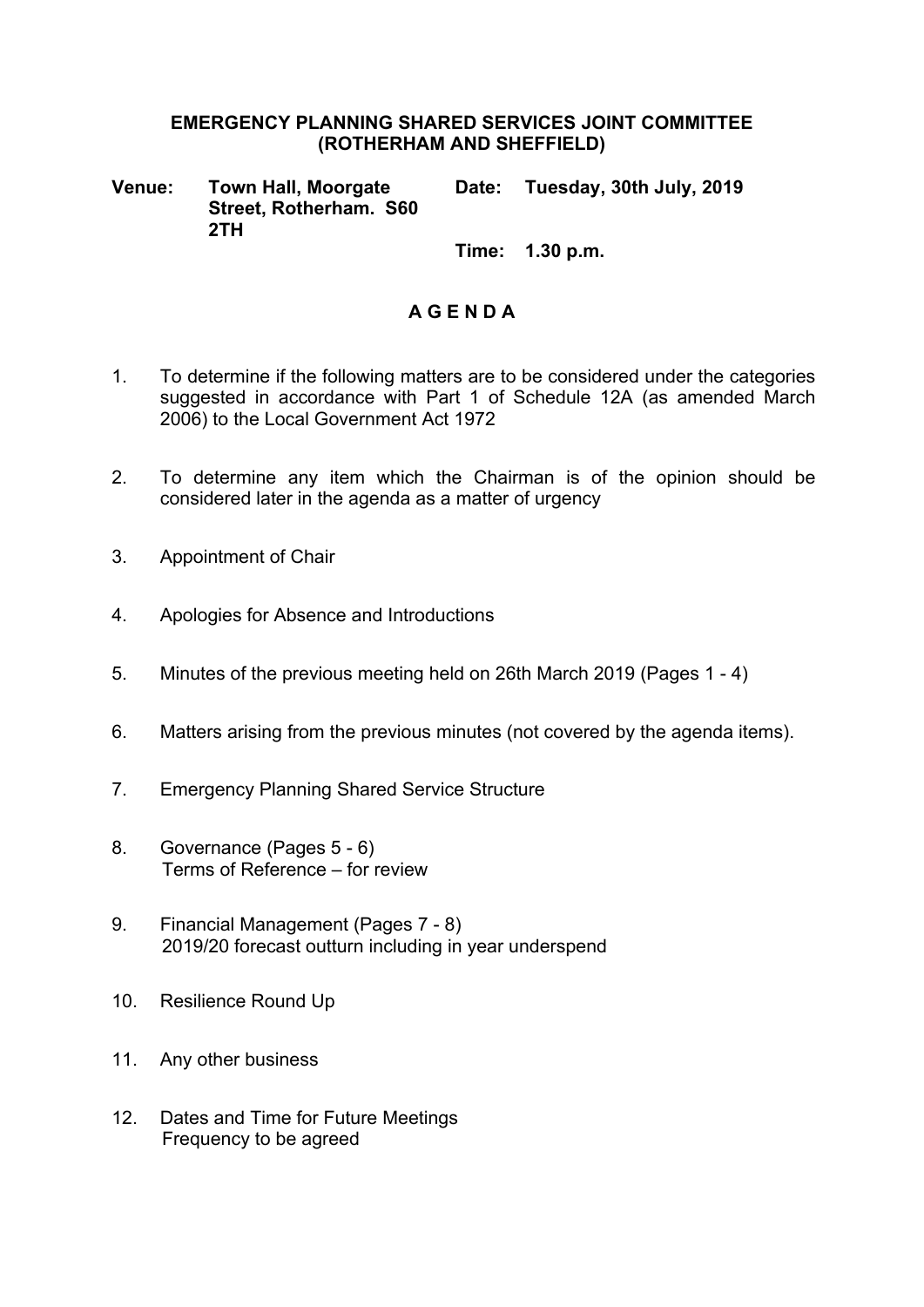#### **EMERGENCY PLANNING SHARED SERVICES JOINT COMMITTEE (ROTHERHAM AND SHEFFIELD) Tuesday, 26th March, 2019**

Present:- Councillor Alam (Rotherham MBC) (in the Chair) and Councillor Dagnall (Sheffield CC).

Together with:- Mr. Barstow (Rotherham MBC), Mr. M. Crofts (Sheffield CC) and Miss C. Hanson (Emergency Planning Shared Service Rotherham and Sheffield).

Apologies for absence:- Apologies were received from Councillor Lelliott (Rotherham MBC) and Councillor Iqbal (Sheffield CC).

#### **1. INTRODUCTIONS AND APOLOGIES FOR ABSENCE**

Formal introductions were made and its was noted that apologies for absence were received from Councillor Lelliott (RMBC), Councillor Iqbal (SCC), Tom Smith and Paul Woodcock.

#### **2. APPOINTMENT OF CHAIR**

It was considered appropriate for the appointment of Chair to be deferred to the next meeting, when it was expected that this would transfer to a Sheffield Elected Member.

On this basis Councillor Alam assumed the chair.

#### **3. MINUTES OF THE PREVIOUS MEETING HELD ON 25TH OCTOBER, 2017**

Agreed:- That the minutes of the previous meeting of the Emergency Planning Shared Services Joint Committee (Rotherham and Sheffield) held on 25<sup>th</sup> October, 2017 be approved as a correct record.

#### **4. MATTERS ARISING FROM THE PREVIOUS MINUTES**

There were no matters arising.

#### **5. EMERGENCY PLANNING SHARED SERVICE RESTRUCTURE PROPOSALS**

Consideration was given to a report which was circulated at the meeting of the proposals for the Emergency Planning Shared Service – Rotherham Metropolitan Borough Council Sheffield City Council Review.

The report set out the context for the Shared Service, the current structure and arrangements, benchmarking information, details of the proposed structure, additional resources and utilisation of the reserve budget and key changes.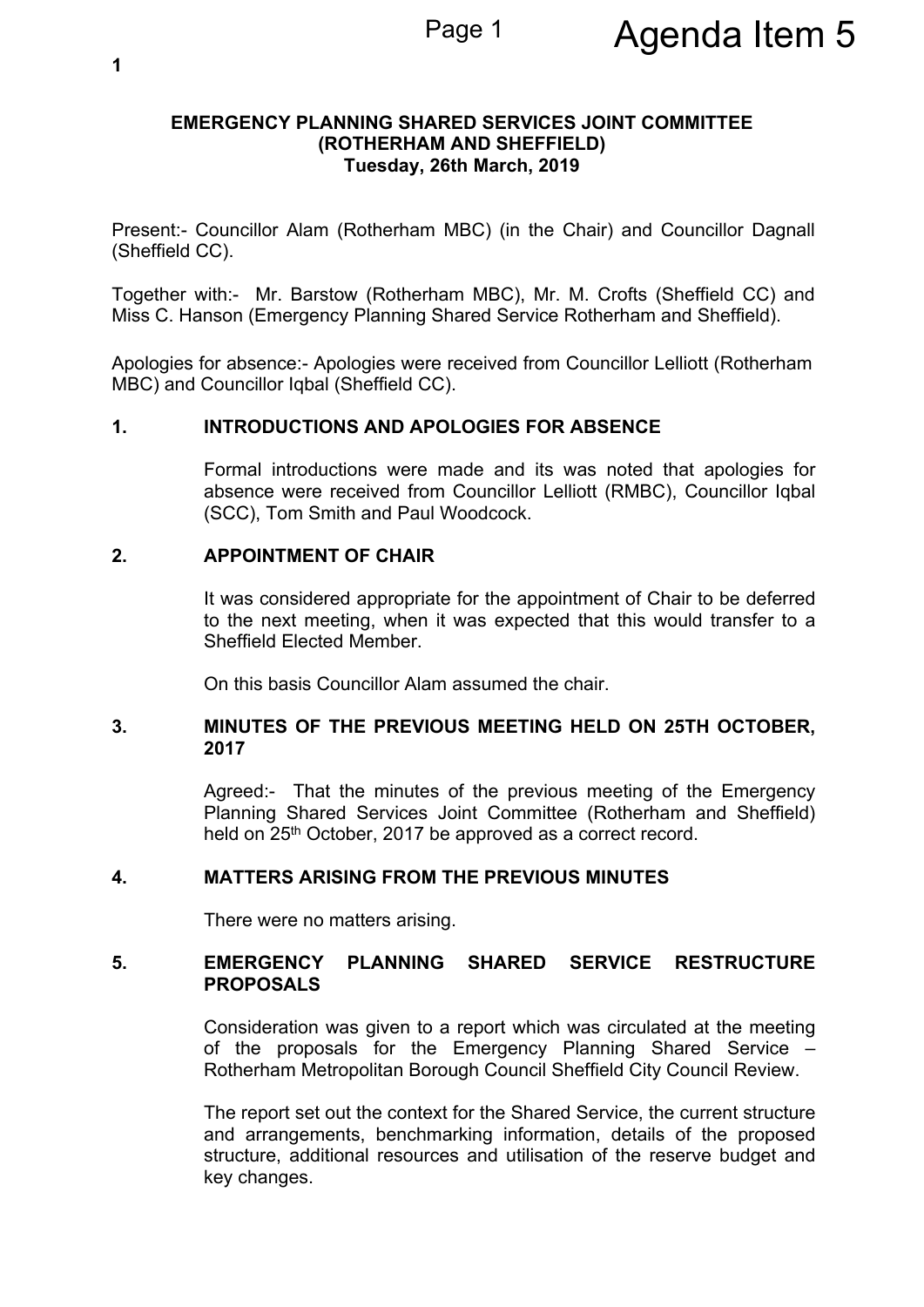The timeline for approvals was highlighted, the process for consultation and the plans for populating the structure.

Appendix A set out in detail the proposed utilisation of reserve budget and the areas of proposed spend.

This structure allowed for a refocus of resilience officers and provided greater flexibility for transferable skill sets and allowed the organisations to be in the best place for any future incidents.

Discussion ensued on the efficiencies of scale for benchmarking purposes and the need to keep the current level of demand under review for any efficiencies and opportunities should they be identified.

In terms of measuring capability amongst the teams it was noted that there had been a significant investment in training and this would be monitored by the Governance Group to measure whether the structure was effective or not.

Agreed:- (1) That the proposed review for Rotherham MBC and Sheffield City Council be approved for consultation with staff.

(2) That this be reviewed by the Emergency Planning Shared Services Joint Committee in March, 2020.

#### **6. GOVERNANCE**

Consideration was given to the documentation distributed with the agenda relating to the Committee's current terms of reference and whether these should be reviewed.

There was commitment for the Committee to meet at least twice a year and this should be included.

It was also suggested that particular attention be given to the Governance Section, that job titles be updated and that the updated version be circulated to Cabinet Members for consideration.

Clarification was also sought on whether or not substitutes could be provided for Cabinet Members who were unable to attend.

It was also suggested that a further meeting be scheduled for July.

It was also noted that the SCC BCM Audit took place in October, 2018, which would be submitted to the Governance Group as part of the support to the BCM Programme.

Agreed:- (1) That the Terms of Reference be reviewed and they be submitted for consideration at the next meeting.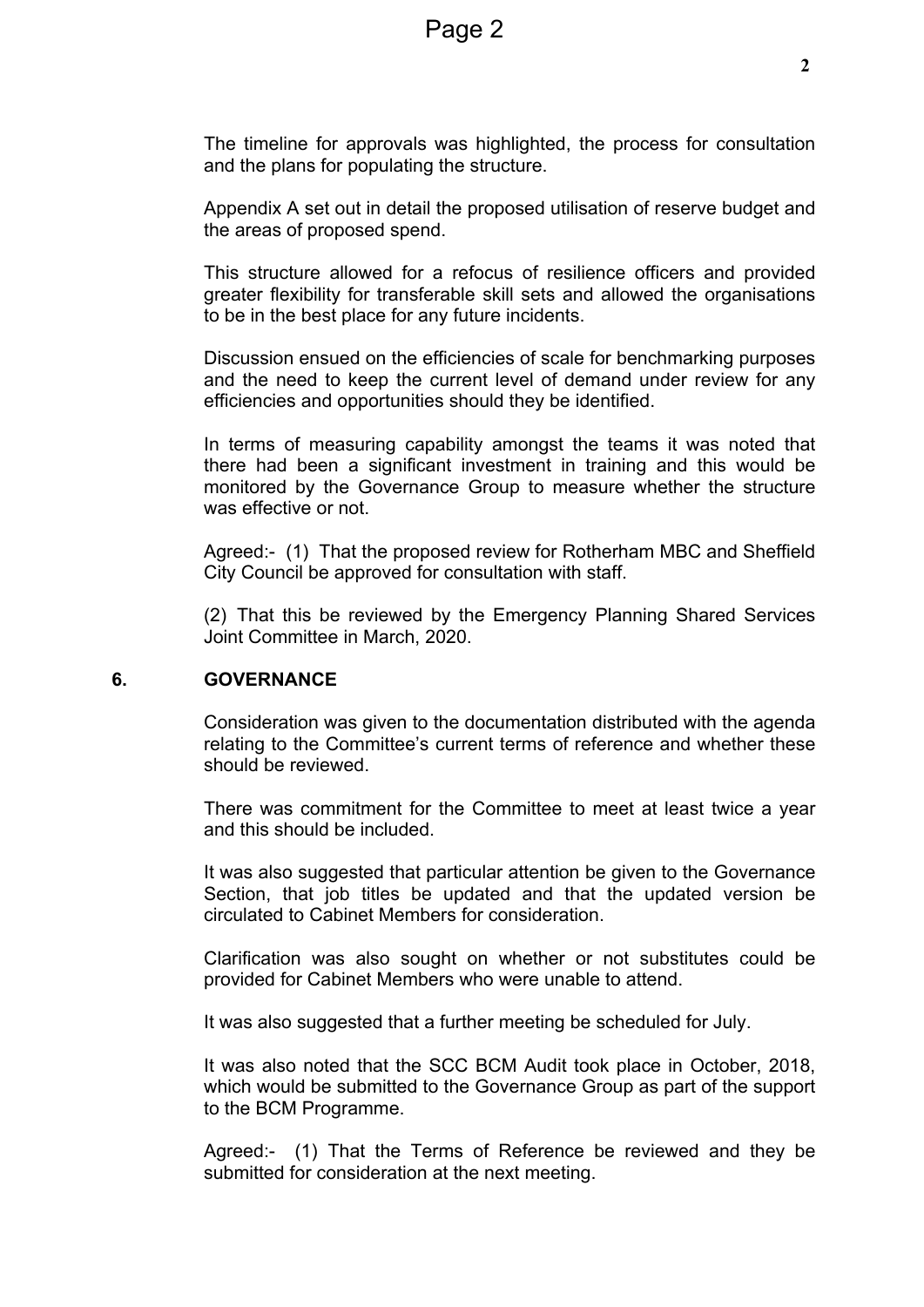(2) That clarification be sought on the potential for named substitutes when a Cabinet Member was unable to attend.

#### **7. FINANCIAL MANAGEMENT**

Consideration was given to the report presented by the Emergency Planning and Safety Manager which provided details of an in year (as at Period 11) budget forecast for 2018/19 and an outturn position for 2017/18. The appendices attached to the report provided summary breakdowns for the Emergency Planning budgets.

This showed a £53k underspend for 2017/18, which was largely due to a vacancy within the team, which was subject to a wider review.

In terms of the 2018/19 forecast outturn a favourable outturn position was forecast. This was in the main accountable to the current vacancy within the service as described. In line with previous agreements, support was sought to carry forward these monies, to support the establishment and development proposals.

In line with the medium and long term financial strategies of Sheffield and Rotherham the 2019/20 budget allocations have been agreed, with no reduction in the revenue budget proposed. These budgets were set at £226k and £111k respectively.

It was noted that the budgets had now been aligned to resources and it was very unlikely there would be an underspend in the future.

Agreed:- (1) That the report be received and the contents noted.

(2) That the transfer of favourable outturn budget (2017/18) to the underspend and support the proposed transfer of 2018/ underspend to this reserve.

(3) That the budget allocations for 2019/20 be noted.

#### **8. EMERGENCY PLANNING - GENERAL UPDATE**

The Emergency Planning and Safety Manager provided an update and shared information on:-

- Governance Group Re-Establishment and Terms of Reference led by Sheffield with mandated roles. This was supported by the Directors Group.
- Refreshment membership and recruitment of volunteers for emergency operations room.
- Business continuity, key activities and use of the BCM Programme.
- Business Continuity Plans and standing up to the stress test.
- Emergency Plan reviews for both Sheffield and Rotherham.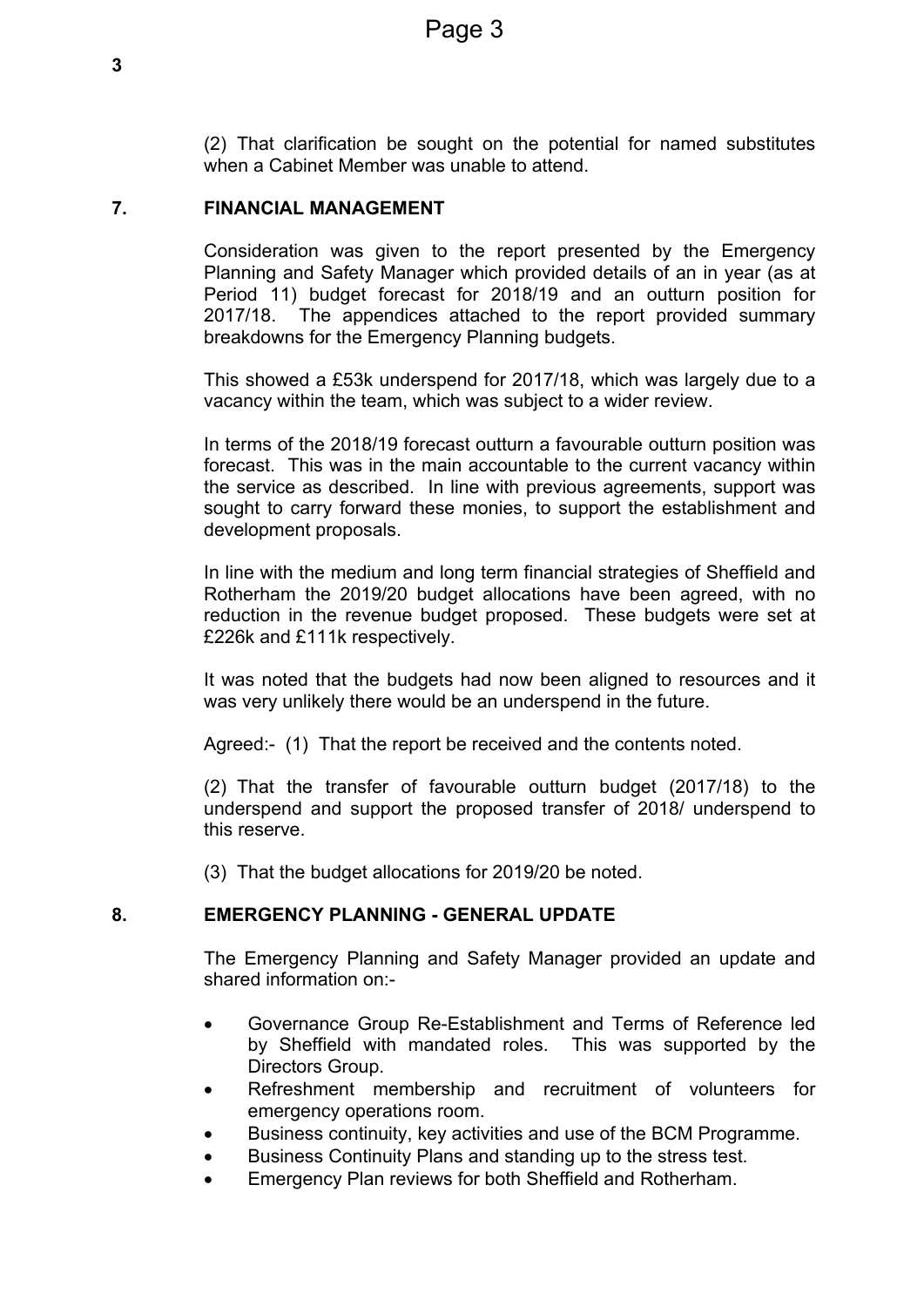- Emergency Plan exercises and responses.
- Local Resilience Forum events and feedback.
- Local Resilience Forum branding and promotion.
- Planned training exercises.
- Strategic Leaders for Local Multi-Agency Command Structure.
- Information sharing and awareness raising for Members.
- National Assessment Guidance and compliance.
- Future peer reviews.
- Benchmarking and Governance Group expectations.
- Local Resilience Forum new format for local response.
- Regional protocols and framework.
- Fuel plans.

Agreed:- (1) That the information be received and noted.

(2) That further information be provided in September, 2019 on the recruitment of volunteers for the emergency operations room.

(3) That details of the planned training exercises be circulated to Emergency Planning Shared Services Joint Committee Members.

#### **9. ANY OTHER BUSINESS.**

There was no other business to consider.

#### **10. DATES AND TIMES OF FUTURE MEETINGS:-**

Consideration was given to the proposed dates for future meetings as stipulated on the agenda:-

Tuesday, 10th September, 2019 at 1.30 p.m. at Rotherham Town Hall Tuesday, 17<sup>th</sup> March, 2020 at 1.30 p.m. at Rotherham Town Hall

It was also suggested that another meeting be arranged during July, 2019 on a date to be confirmed.

Agreed:- That the meetings as indicated be confirmed and the date for the meeting in July circulated as soon as possible.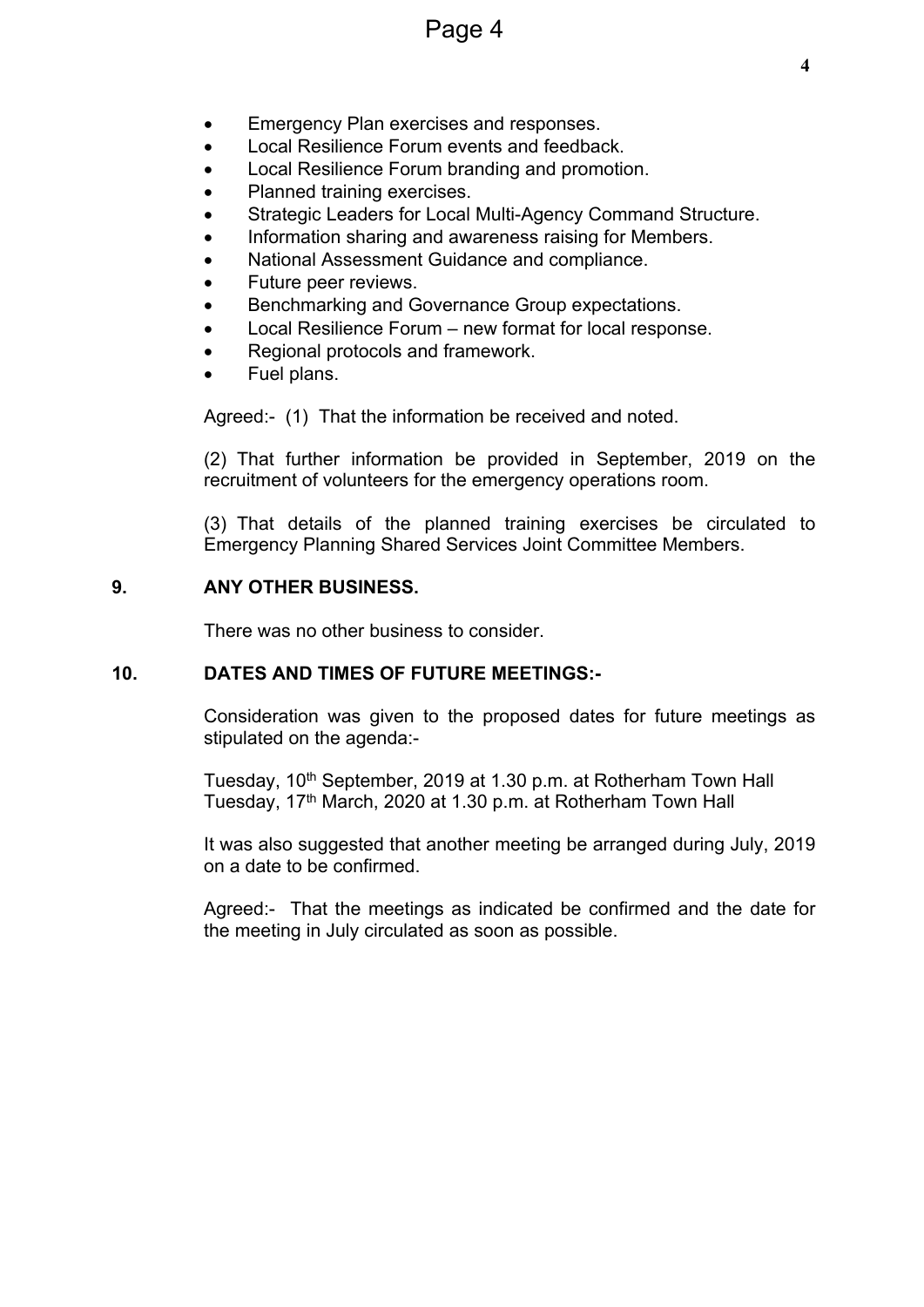# Page 5 **Agenda Item 8**

#### **Emergency Planning Shared Service Rotherham and Sheffield Joint Committee**

#### **DRAFT Terms of Reference for consideration**

#### *The Service*

- 1. To oversee the development and operational performance of the Service in accordance with the terms of the Agreement.
- 2. To achieve consistent and standardised service standards and systems of work across the Councils.
- 3. To ensure that the Service is delivered in accordance with agreed national, regional and local priorities.

#### *Monitoring of the Service*

- 4. To monitor and review the operational effectiveness of the Service at least every two years and to consider ways in which the Service can be improved or expanded and make recommendations to the executives of the Councils, as appropriate.
- 5. To ensure effective action is taken to remedy any under-performance in the delivery of the Service.

#### *Budget and accounts*

- 6. To consider and approve the annual submitted accounts for the Service.
- 7. To propose an annual capital and revenue budget for the Service and no later than 31<sup>st</sup> December in each year submit this to the executives of the Councils for approval as part of the business plan
- 8. To monitor the financial performance of the Service.

#### *Business Plan etc*

- 9. To approve every three years, a three year business plan for the Service, including –
	- service delivery, service development and financial objectives;
	- performance improvement and efficiency targets;
	- business continuity planning; and
	- risk management.
- 10.To make recommendations to the Councils on any changes to the composition of the Service in consequence of the business plan, including changes to staff numbers and terms and conditions of employment.

DRAFT Version 3 Updated July 2019 Agreed: Joint Committee XX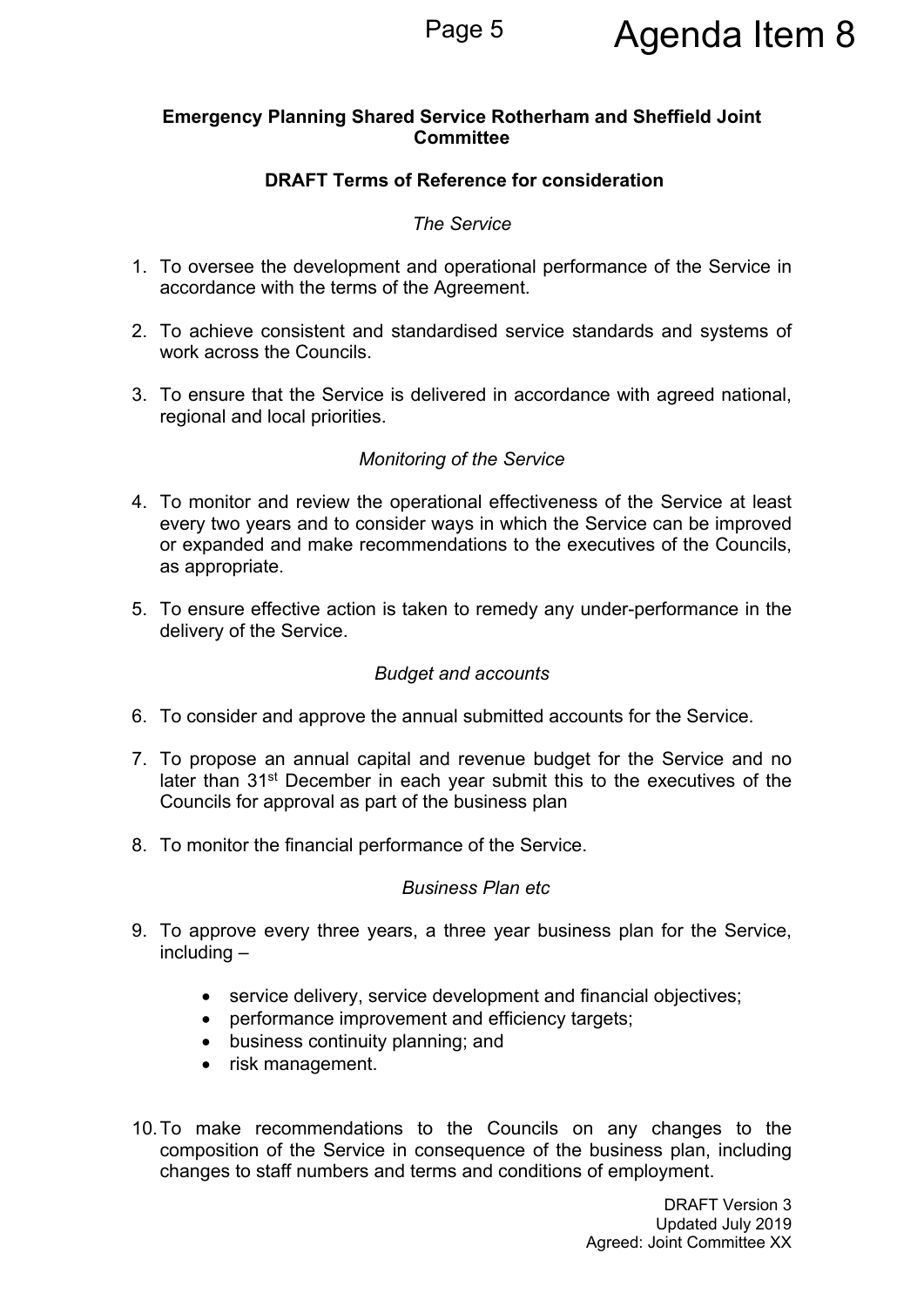#### *Annual Joint Report*

- 11.To consider and approve an annual joint report on the performance of the Service over the preceding 12 months. The report shall include –
	- a statement showing the performance of the Service and progress in achieving the objects in the business plan; and
	- a summary revenue account and statement of capital spending including the distribution or use of any revenue surpluses and the financing of any capital expenditure.

#### *Special reports (including but not limited to Risk Assessment, Internal Audit, Overview and Scrutiny)*

- 12.To consider any special reports as presented in the context of the existing Business Plan and operational service delivery
- 13.To co-operate with and participate in any overview and scrutiny exercises of the Councils in relation to the Service.

#### *Membership and Frequency of Meetings*

- 14.Chair: Cabinet Member lead, to alternate between the two Councils on an annual basis
- 15.Membership: Cabinet Member lead or Deputy, Lead (Assistant) Director or Deputy, Emergency and Safety Manager or Deputy (Emergency Planning Shared Service)
- 16.Frequency of Meetings: at least twice per year; additional meetings as required by the committee.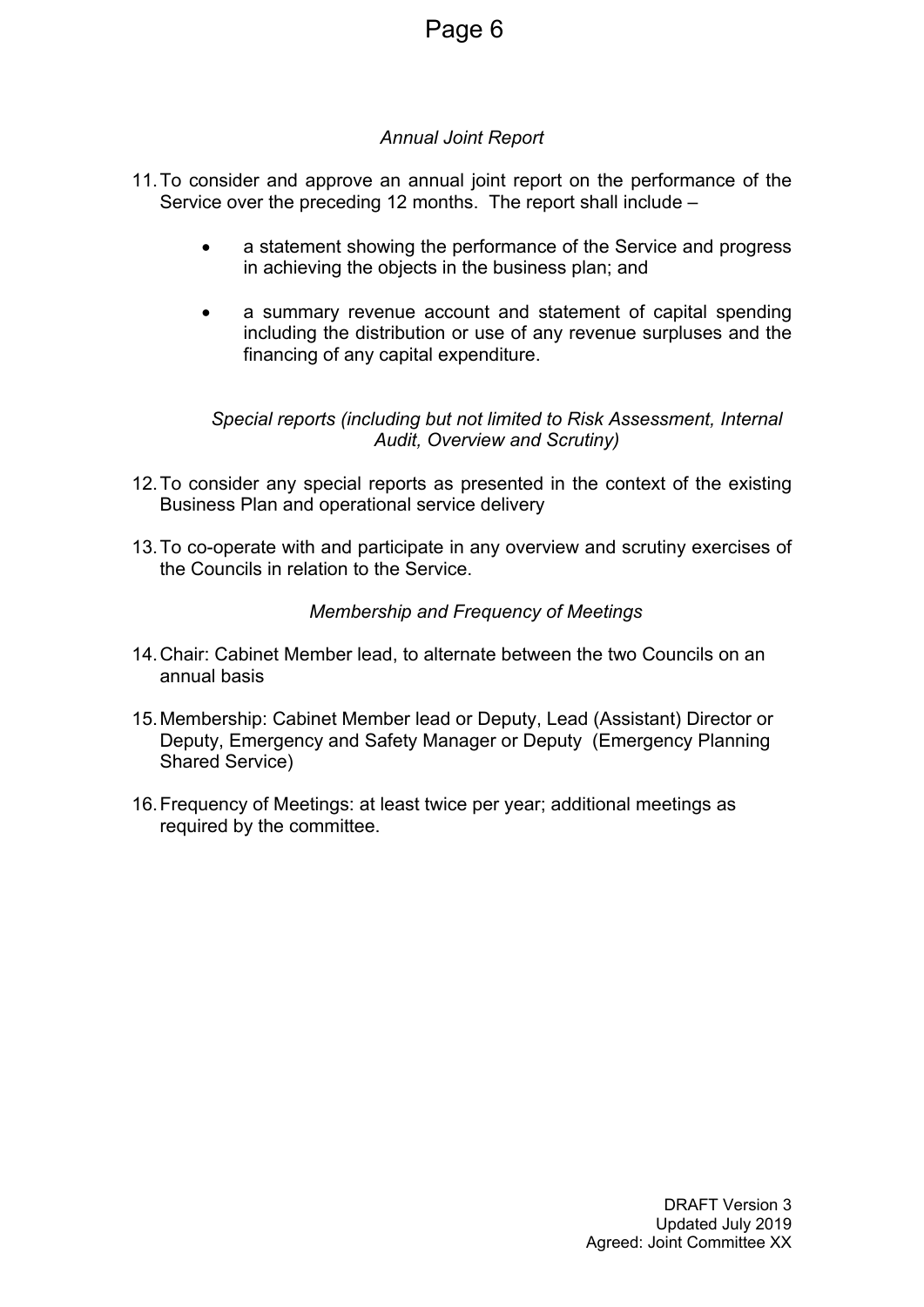### **Emergency Planning Shared Service Joint Committee – Rotherham and Sheffield**

30 July 2019

## **Item 9 - Financial Management**

#### **1. Purpose of paper:**

To provide Joint Committee members with an in year budget forecast for 2019/20. Attached at Appendix A is a summary breakdown.

#### **2. Background information:**

In line with the Emergency Planning Shared Service legal agreement, the annual budget meeting (which may be combined with the annual general meeting) must be held before 31st December in each year. Amongst other things, the budget meeting shall propose options for the proposed revenue and capital budgets for the following financial year (being the 1<sup>st</sup> of April to the 31<sup>st</sup> March), which shall then be presented to the Executives of the Councils.

#### **3. Key issues:**

#### **3.1 2018/19 forecast outturn**

As reported at Appendix A; a favourable outturn position is forecast. This is in the main accountable to the current vacancy, which is currently being recruited to.

#### **4. Recommendations:**

4.1 Members note the content of the report.